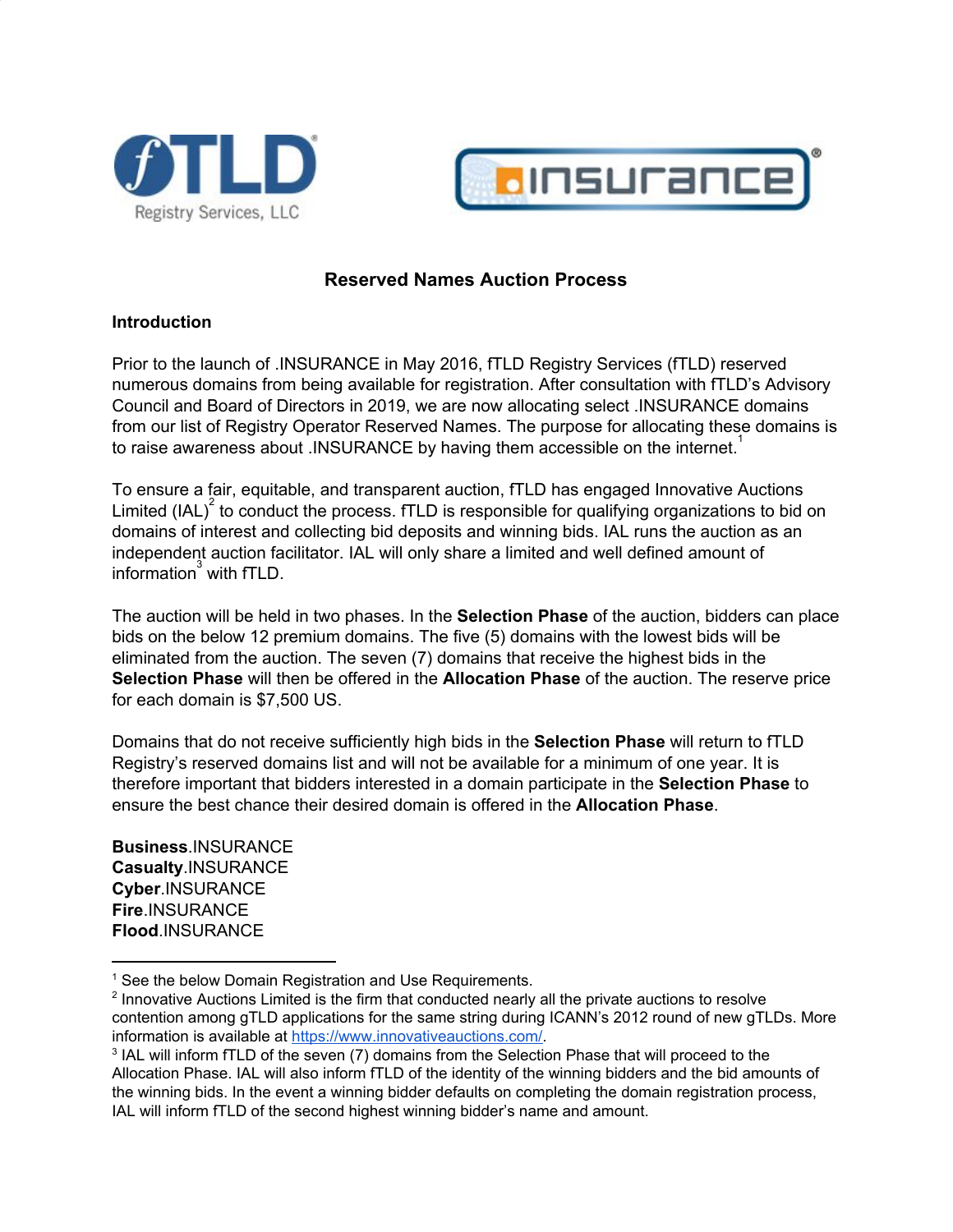**Homeowners**.INSURANCE **Hurricane**.INSURANCE **Malpractice**.INSURANCE **Marine**.INSURANCE **Mortgage**.INSURANCE **Pet**.INSURANCE **Renters**.INSURANCE

# **Auction Schedule**

- February 7: Last day to submit Verification Applications and bid deposits to participate in the Selection Phase.
- February 18-20: **Selection Phase -** Bids accepted for the 12 domains.
- February 24: fTLD announces the seven (7) domains, with the highest bids, that will proceed on to the **Allocation Phase**.
- March 4: Last day to submit Verification Applications and bid deposits for bidders who did not participate in the **Selection Phase**.
- March 16-18: **Allocation Phase -** Bids accepted for the seven (7) domains. **Selection Phase** bidders may participate, but only to increase their bids.
- March 19: IAL shares auction results with fTLD and fTLD communicates outcome individually to each bidder. Registration Tokens are provided to prevailing bidders.

# **Application Process**

- All bidders must be pre-verified by fTLD as eligible by completing the Verification Application accessible here: [https://register.insurance/get-started/](https://www.register.insurance/get-started/). Bidders must include all the domains of interest in one application. Qualification will take place separately for each domain of interest.
- Applications can be submitted at anytime, and verification must be completed, prior to the desired auction phase. Only verified bidders will be invited by IAL to participate in the auction, and they will only be able to bid on the domains they are qualified for.
- Bidders must submit a minimum bid deposit to fTLD before their Verification Application will be considered. The minimum bid deposit is \$2,000 US for each domain of interest included in the application. If, at fTLD's discretion, a bidder does not meet the criteria for any of their domains of interest in their application, fTLD will refund the deposit for such domain(s), in full. Bidders are limited to submit bids adding up to 10 times<sup>4</sup> the bid deposit. A bidder whose bid deposit exceeds \$10,000 US, multiplied by the number of domains the bidder is qualified for, may bid without limit on those domains. Bid deposits must be submitted in accordance with the remittance instructions available here: <https://register.insurance/docs/BDRI.pdf>.

# **Qualification Rules**

- Bidders must meet fTLD's Organization (Registrant) Eligibility Requirements accessible here: <https://www.register.insurance/eligibility/>**.** As noted in the Application Process

<sup>4</sup> A bid deposit of \$6,000 US would permit bids totaling up to \$60,000 US.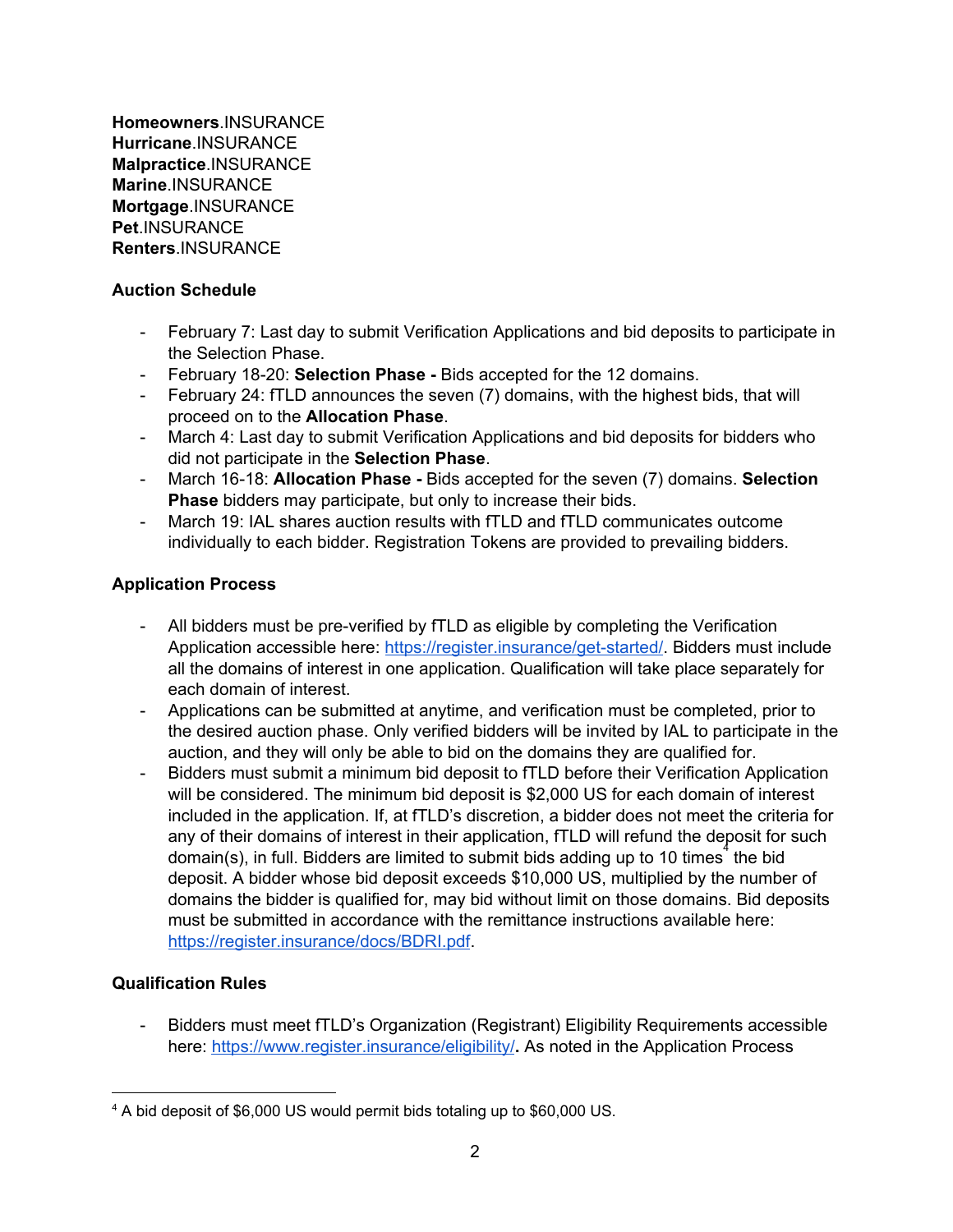above, fTLD will pre-verify and authorize eligible bidders to participate in the auction, on a per-domain basis.

- Bidders must provide and/or distribute an insurance product or service associated with the domain name (e.g., bidders must provide and/or distribute marine insurance to participate in the auction for **Marine**.INSURANCE).

### **Settlement of Winning Bids**

- Winning bidders must remit, and fTLD must receive, the winning bid amount within five (5) business days of fTLD's notification to the bidder.
- Winning bidders must register the domain within ten (10) business days of fTLD's acknowledgement of receipt of the bid amount and issuance of the Registration Token.
- Anti-Collusion Rule. Collusive bidding among potential competitors in an auction is prohibited under federal and state antitrust laws in the United States. Winning bidders must not be party to any collusive or other anti-competitive agreement, nor engage in any behavior that may, in fTLD's sole and reasonable discretion, create the perception that such an agreement exists.
- Failure to meet the above specified timelines, in fTLD's sole discretion, will result in: (1) the right to register being waived; (2) the auction fee returned, less the full bid deposit amount; and (3) the domain made available to the second highest bidder or returned to fTLD Registry's reserved names list, at fTLD's discretion.

#### **Domain Registration and Use Requirements**

- The initial registration term is limited to one (1) year.
- Domains are subject to premium pricing<sup>5</sup>.
- Domain must resolve to an **[fTLD-compliant](https://www.register.insurance/securityrequirements/)** .INSURANCE website within six (6) months of the registration date or registrant forfeits the right to renew the domain. An informational website  $\frac{1}{6}$  is one way to meet the resolution requirement. Domain redirection, parked pages, and the like do not meet the resolution requirement. Domain name resolution must be maintained throughout the life of the registration.
- Domains may not be transferred during the initial term of registration. Domain transfers after the initial term may only be made to organizations that meet the previously defined Qualification Rules.

# **Auction Rules**

The auction will be facilitated by IAL, an independent party providing auction services. IAL will prepare the online auction system in such a way that it supports enforcement of the rules in this section, and will act as auctioneer, enforcing these rules in its processes.

Bidders can bid in the auction with confidence that their bids will only be disclosed to fTLD pursuant to the Information Policy described in this document.

<sup>5</sup> Check with an [fTLD-Approved](https://www.register.insurance/registrars/) Registrar for its price.

<sup>6</sup> See [www.Allstate.INSURANCE](http://www.allstate.insurance/) and [www.Progressive.INSURANCE](https://progressive.insurance/) for examples of meeting the resolution requirement.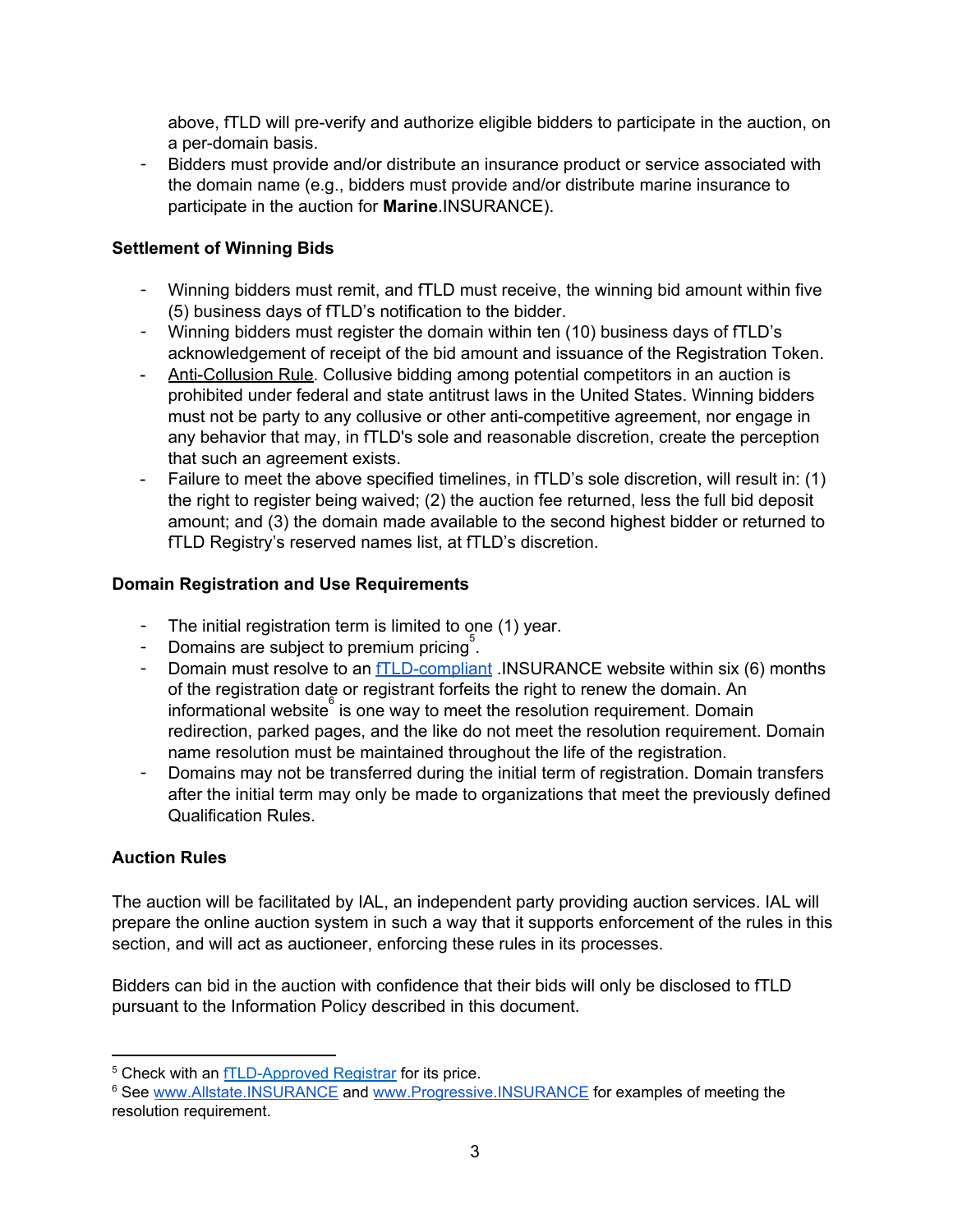The auction will be held in two phases:

The purpose of the **Selection Phase** is to determine which of the domains offered has sufficient interest so that fTLD is comfortable committing to selling the domain in the auction. None of the domains will sell in the selection phase; however, bids placed are binding, and might win after the allocation phase.

In the **Allocation Phase**, fTLD is committed to selling a domain offered if a bid is received that meets the reserve price. Only the seven (7) domains with the highest bids in the selection phase will be available for bidding in the allocation phase. The highest bidder for a domain in the allocation phase wins.

Domains that do not receive sufficiently high bids in the selection phase will return to fTLD Registry's reserved names list and will not be available for a minimum of one year. It is therefore important that bidders interested in a domain participate in the selection phase to ensure the best chance their desired domain is offered in the allocation phase.

#### **Before the Auction**

Before the auction starts, each qualified bidder will receive credentials for logging into the auction system. Bidders are obligated to maintain strict confidentiality of their credentials and are responsible for any action taken by anyone who might have gained knowledge of the credentials.

Bidders are required to log into the system before the auction has started to ensure that they have access to the system and to verify their bidding limit, which is determined based on the bid deposit, as follows:

- 1. If a bidder's bid deposit exceeds \$10,000 US multiplied by the number of domains the bidder is qualified for, the bidder may place bids without an upper limit in the auction for any and all of the domains the bidder is qualified for. For example, a bidder who is qualified to bid for three (3) domains and submits a deposit of \$30,001 US can place bids as high as it wishes, for all three (3) domains.
- 2. Otherwise, the limit is equal to 10 times the amount of the bidding deposit. For example, a bidder who submits a deposit of \$6,000 US may place bids adding up to \$60,000 US.

If a bidder believes that its bidding limit determined by the system is incorrect, the bidder must contact the auction manager immediately, and provide evidence of the deposit placed, so that the auction manager can resolve the discrepancy.

# **Bid Placement Procedure in both Phases of the Auction**

Both phases of the auction will be held online, and bids can be placed over the internet in the secure online bidding system.

For each phase, the auctioneer will announce, well in advance, the start and end time of the bid submission period. Bidders can submit bids only during the bid submission period. A bid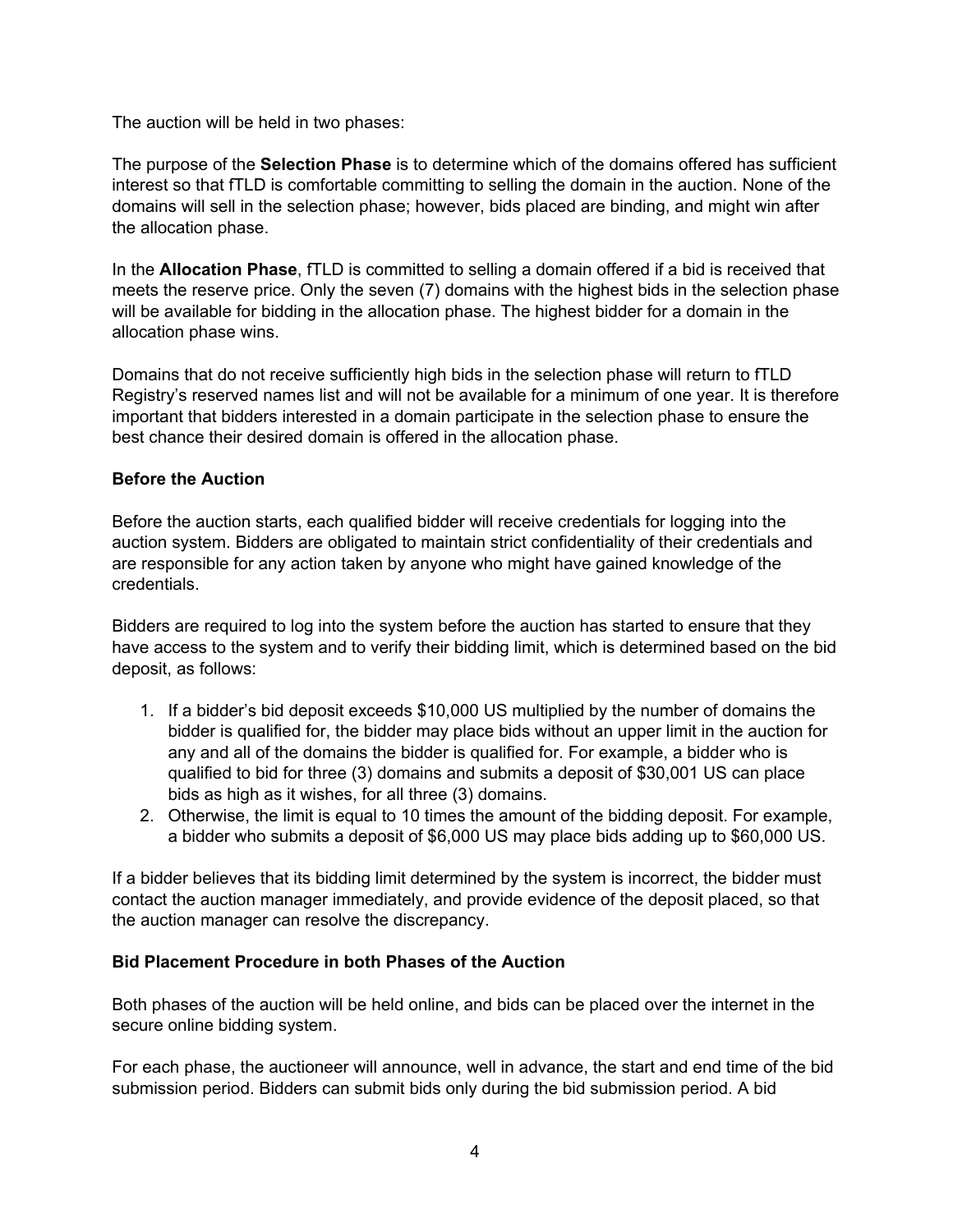consists of a domain and the dollar amount the bidder offers to pay for the domain. The dollar amount can be \$0 US, in which case the bid is also referred to as a "withdrawal".

A bid is invalid if:

- It is lower than the reserve price, but not a withdrawal
- It causes the bidder's bidding limit to be exceeded

The auction system will check if a bid that was entered is valid, and reject invalid bids immediately.

During the bid submission period, each bidder can submit bids for each domain as many times as it wishes. All bids that are in place at the end of the bid submission period of either of the two phases are binding. Placement of these bids obligates the bidder to pay the price of the bid if it wins.

#### **Selection Phase**

By placing bids in the selection phase of the auction, bidders can influence which domains will be offered in the allocation phase. At the end of the selection phase, the auction system determines, for each domain, the amount of the highest bid for that domain, and ranks the domains in order of this highest bid amount. Ordering of domains with identical highest bids will be determined at fTLD's sole discretion. Only the seven (7) domains, with the highest bids in the selection phase, will be offered in the allocation phase. fTLD is obligated to sell each of these seven (7) domains, if it receives a bid that meets or exceeds the reserve price.

#### **Allocation Phase**

Bidding in the allocation phase of the auction works the same way as in the selection phase, with one exception: If a bidder has placed a binding bid for a domain in the selection phase, then during the allocation phase, the bidder can not withdraw this bid and cannot place a bid that is lower than the amount of its binding bid from the selection phase.

#### **Winner Determination**

At the end of the bid submission period, the auction system determines the highest bid for each of the domains offered. If there is more than one highest bid, the winner is determined by random draw, facilitated by the auction system. Each winner will pay the price of their winning bid.

# **Information policy**

Bids will be treated as highly confidential, and information related to bids will only be disclosed in a way that is consistent with the information policy described in this section.

1. Disclosures during the bid submission period of either stage

The following information will be disclosed to each bidder:

● for each domain, the bidder's own currently binding bid